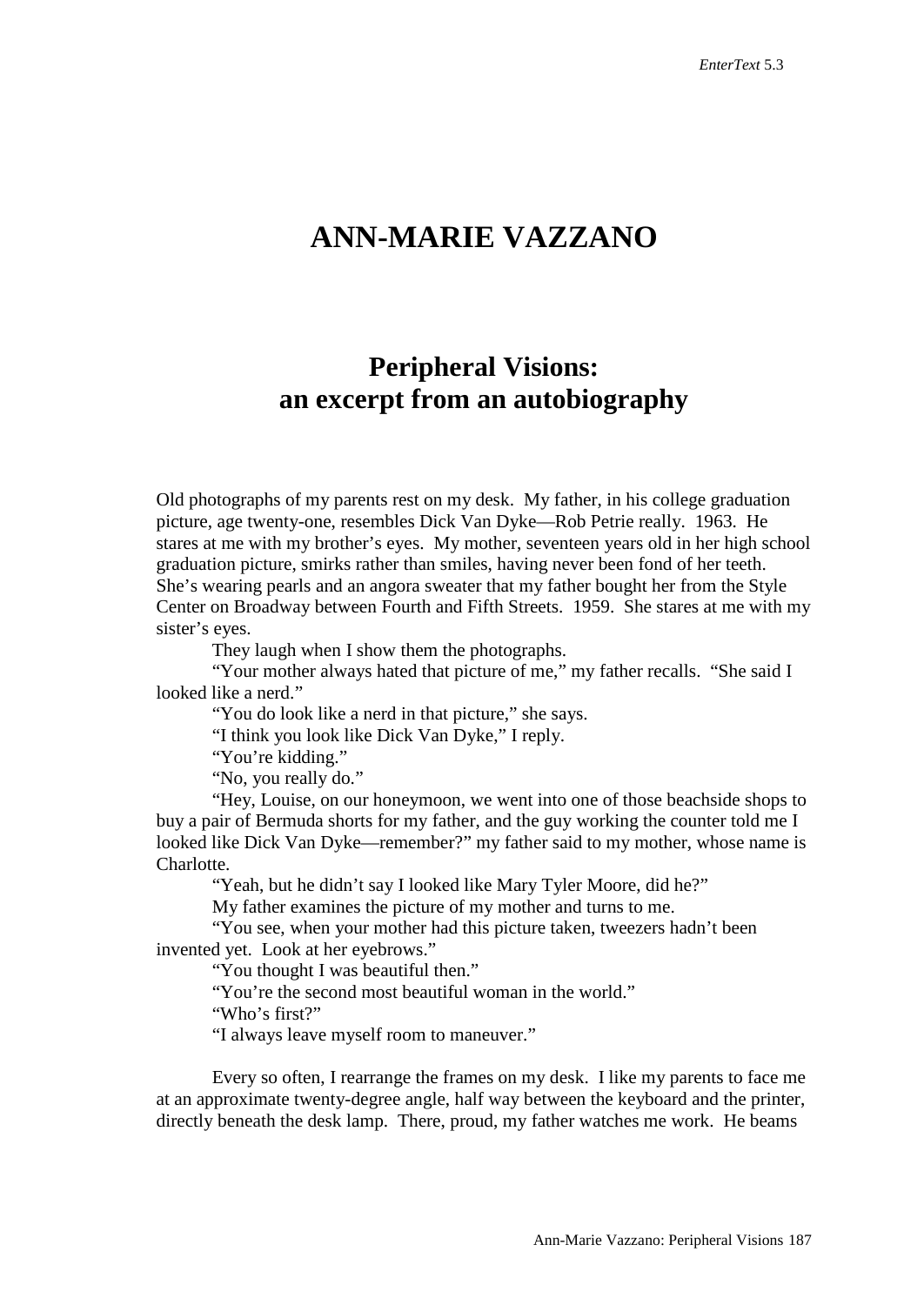as his youngest child earns her education. I'm the last one. When I finish, he'll feel like he can die.

"I'll get a charter boat when I retire," my father jokes. "I'll sail it out on Lake Erie and take people back and forth between Port Clinton and the Islands. Everyone can call me 'Skipper.'"

"You're deathly afraid of water," my mother tells him.

My father doesn't want a charter boat on Lake Erie.

My parents grew up in Lorain, Ohio, on the state's coast, just west of Cleveland. The steel mill employed virtually everyone in Lorain, but those who didn't work there worked for Ford Motor Company, "FO-MO-CO," they called it.

My mother and father went to Lorain High School. Their experience there was like a scene from *Grease* or *Happy Days,* but with a bit more ethnic variation. They went to school with kids similar to Juan Epstein, the Jewish Puerto Rican, and bad boy Vinnie Barbarino from *Welcome Back, Kotter*. My father was in a social club called the Dukes, and my mother was a Junior Gem. They weren't gangs, really—not in the sense that gangs exist now. They were more like fraternities and sororities for high school kids.

When my father's mother died a few years ago, we had to sell the house my father grew up in. We found his old Dukes jacket in the front hall's corner closet. It fit my brother perfectly.

"You can have it when I die, Frank," my father told him. "But I'm not ready to part with it yet."

My mother was missing half a front tooth when she met my father; she had chipped it somehow. But my father thought she was beautiful. It wasn't long before her mother received a call from the Lorain High principal.

"We think Charlotte is hanging around with the wrong crowd."

"What do you mean?"

"She skipped class today."

My father and Eddie Manten, his red-haired prankster best friend, had taken my mother and another Junior Gem out to George Daniel Field to smoke cigarettes after lunch.

When my father left for Bowling Green State University in September of 1959, my mother gave him her high school graduation picture, framed, so he wouldn't forget her. He claims that all he took with him was an alarm clock, a toothbrush, some sheets, and that picture. My mother claims that he turned the picture around when he had girls in his room. He denies it. They were engaged. My father drove home in his '56 Chevy twice a month to see her.

Every summer, they would take walks on the beach at Lakeview Park in Lorain and watch the sun set behind the lighthouse, while massive iron ore boats drifted past. Years later, my whole family would go to Lakeview Park on Easter Sunday to have our pictures taken in front of the giant Easter basket that sits in the grass near the lake.

My father was the first Vazzano born in the United States. He lived, spoiled, with his parents, grandparents, and two aunts. His Aunt Do-Do (Josephine, became Jo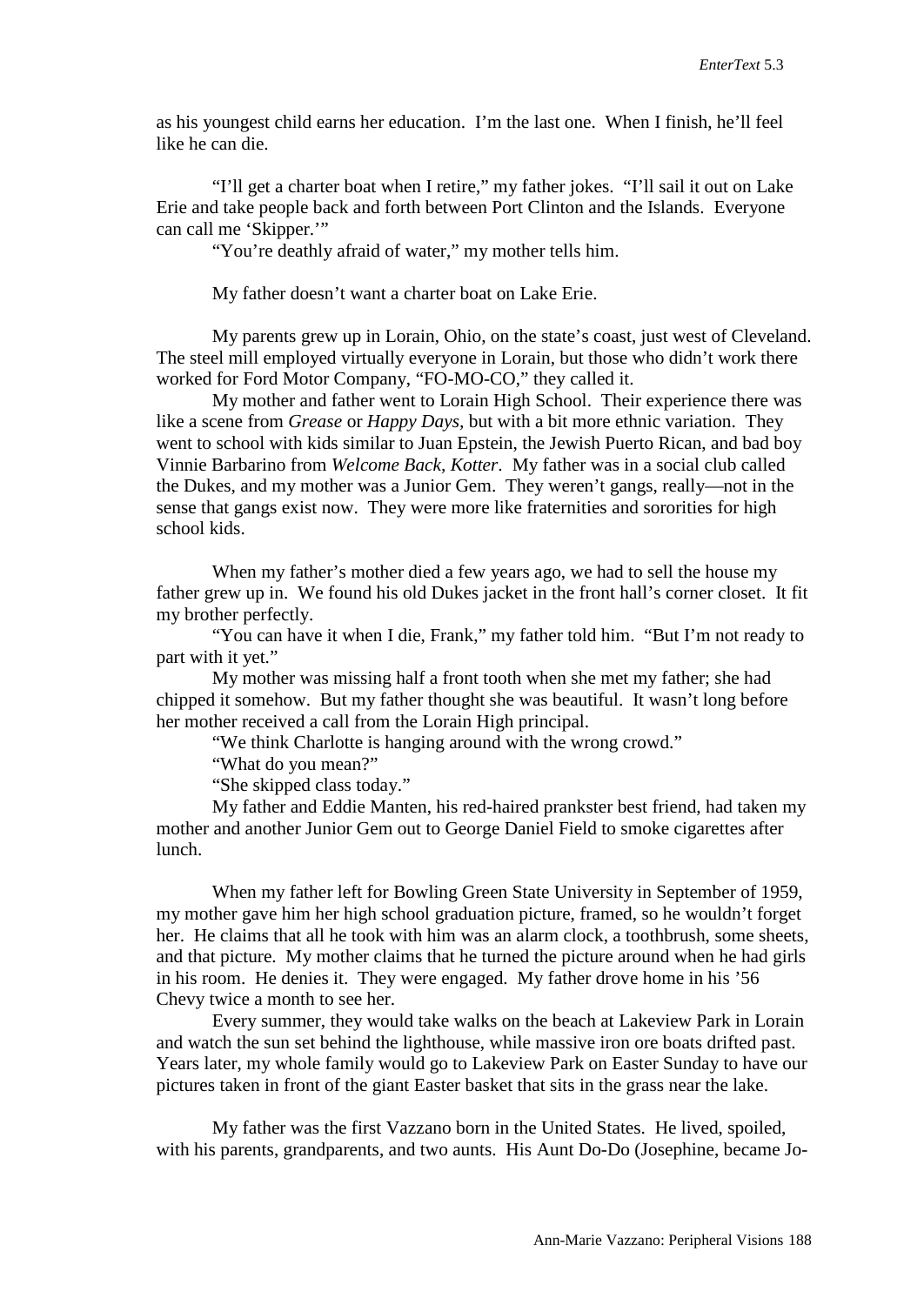Jo, became Do-Do) introduced him to the library, and by the third grade, he'd read and reread Homer's *Odyssey* and the *Iliad*, too. He retained everything.

His grandfather, a blue-collar steel mill worker, owned three houses at once. Nice houses. You work. You save. You make it in this world. That was his philosophy.

"If you don't have the cash to pay for it now, then you can't have it now."

My father pays for everything with cash. The only things he's ever had to pay interest on are cars and houses. And if anything, no matter the severity, goes wrong with either one, there's plenty of "rainy day" money to cover the expenses. He's the only person I know in his income bracket who can buy a brand new Jaguar and put a \$26,000 down payment on it, partly from saving, and partly from keeping his 1997 Lincoln Continental in mint condition for five years, making it worth at least \$14,000 upon trade-in. I've never seen him use a credit card.

"I was fifty years old before my contract read forty-thousand, and when I say that, I mean the second number was a *zero*," he always says. "I don't have this car *because* of how much money I make. I have it *in spite* of how much money I make."

We've never been rich. Nothing's been easy.

My father used to watch his grandfather make wine in the basement of the old house on  $19<sup>th</sup>$  Street. Intent, he listened to his grandfather's stories, absorbing everything, almost as if he realized the aging man's mortality.

"Everything grandpa ever said stuck with Frank," my father's Aunt Kay, ninety years old and deafer than Beethoven, said recently. "He idolized him."

I should ask Aunt Kay about the old country.

\*\*\*\*\*

The night before I left for college, my father stopped me in the kitchen after dinner. He took out his wallet and held it in front of me.

"I have something for you in here," he said.

He opened the billfold and handed me a crisp twenty-dollar bill. I noticed some words scribbled in his handwriting, just right of Andrew Jackson's chin. I looked closely: Friday, August 27, 1999.

"This is an emergency twenty," he said. "Put it somewhere in your wallet somewhere hidden where you won't be tempted to spend it. If you're ever in a bind need to call a cab or anything—you'll always have it."

I looked at him—examined the creases in his face—especially by his eyes. Lines from laughter must be worth it. They must be. But he looked old.

"Thank you, Dad."

God, he looked so old.

He reached back into his wallet, sliding his index finger between the wallet's worn leather and his driver's license. He unfolded a creased, faded bill. It was an old twenty-dollar bill with the date written on it, just right of Andrew Jackson's chin: September 2, 1959.

"My grandfather gave this to me when I left for college," he told me. "In case of an emergency."

"And you still have it?"

Of course he did.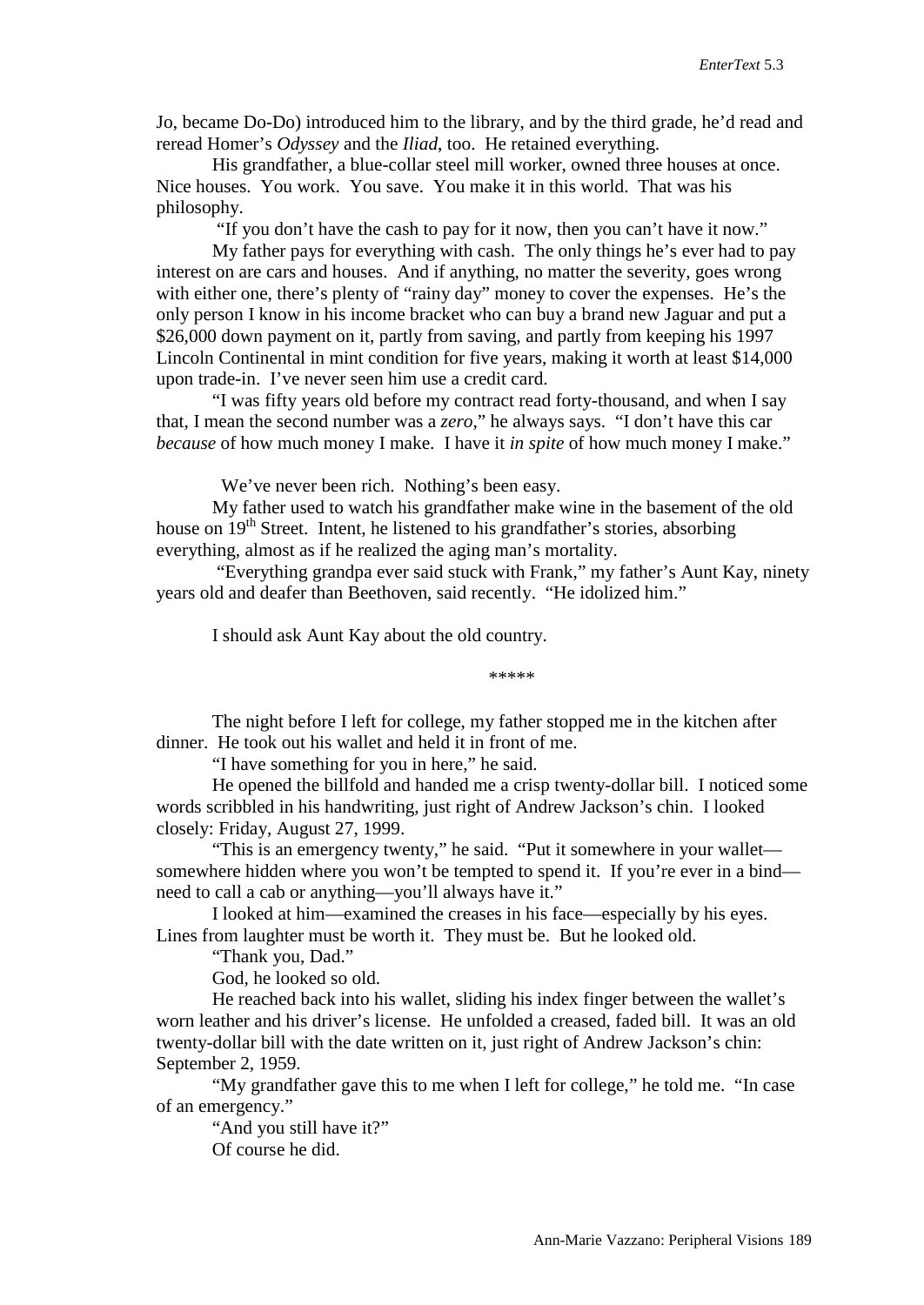And I was so glad he still had it. I was so glad he'd never used it—so glad, that I went to my room and cried.

I still have mine, creased and fading, pressed between my wallet's worn leather and my driver's license. I think my sister spent hers on pizza. I wonder about my brother's. \*\*\*\*\*

Our Lady of Peace Catholic Church sits at the bottom of a hill in the residential neighborhood where I grew up. My mother used to take me to the church's playground to swing on the monkey bars, but my earliest memory—I'm not even sure if I truly remember it, or if I've heard the story so many times that I think I do—was my sister's first communion. I watched all the holy marchers, dressed like tiny brides and grooms, walk down the aisle and extend their hands to receive what I thought were cookies. Then, they all moved on to take a sip of…. Kool-Aid? I jumped off the pew and ran up the aisle to join my sister.

"I want cookies and Kool-Aid, too!" I screamed. And the looks of horror on my parents' faces—body of Christ, vanilla wafers, what's the difference?

In first grade, I went to Sunday School for the first time, and by May of that year, I'd made my first confession. We were urged to think of all the terrible things we'd done so we could practice our confessions the two Sundays preceding the big day. There wasn't much I could think of, so I decided to be apologetic about fighting with my sister. Very sincere.

"Say ten 'Hail Marys' and an 'Our Father' every day for a week," the priest said, "and you will be forgiven for your sins." So I did. The year after that, I had my first communion.

My Godmother—my father's Aunt Do-Do— always woke up at four a.m. to mumble prayers and wash clothes. She'd kneel next to her bed, methodically fingering the worn beads of her rosary, her mouth moving in perfect holy rhythm. She owed everything to God, she thought. She made her husband get up, too, sometimes, so she could change the sheets.

"I lit a candle for you," she'd say all the time, to anyone who'd experienced any sort of adversity. She was always lighting candles at Saint Peter's—always hoping and sometimes, maybe, it worked.

There was a baseball game on television when Aunt Do-Do died. The Cleveland Indians were in the playoffs. She got up for a snack during the seventh inning stretch and collapsed onto the kitchen floor. Linoleum. She was eighty-three. I wasn't quite seventeen. It was my junior year of high school, and I was supposed to be confirmed that spring.

I never got confirmed.

How many candles would it take now?

My father is too agnostic to care that I didn't get confirmed. But we used to go to church every Sunday, and on Christmas morning, too.

He never gets over death.

"My Aunt is worm food, cold, stiff, frozen in the ground," he always says. He's always so depressed. Nostalgic.

"Oh, stop it, Honey," my mother says. "You're so morbid."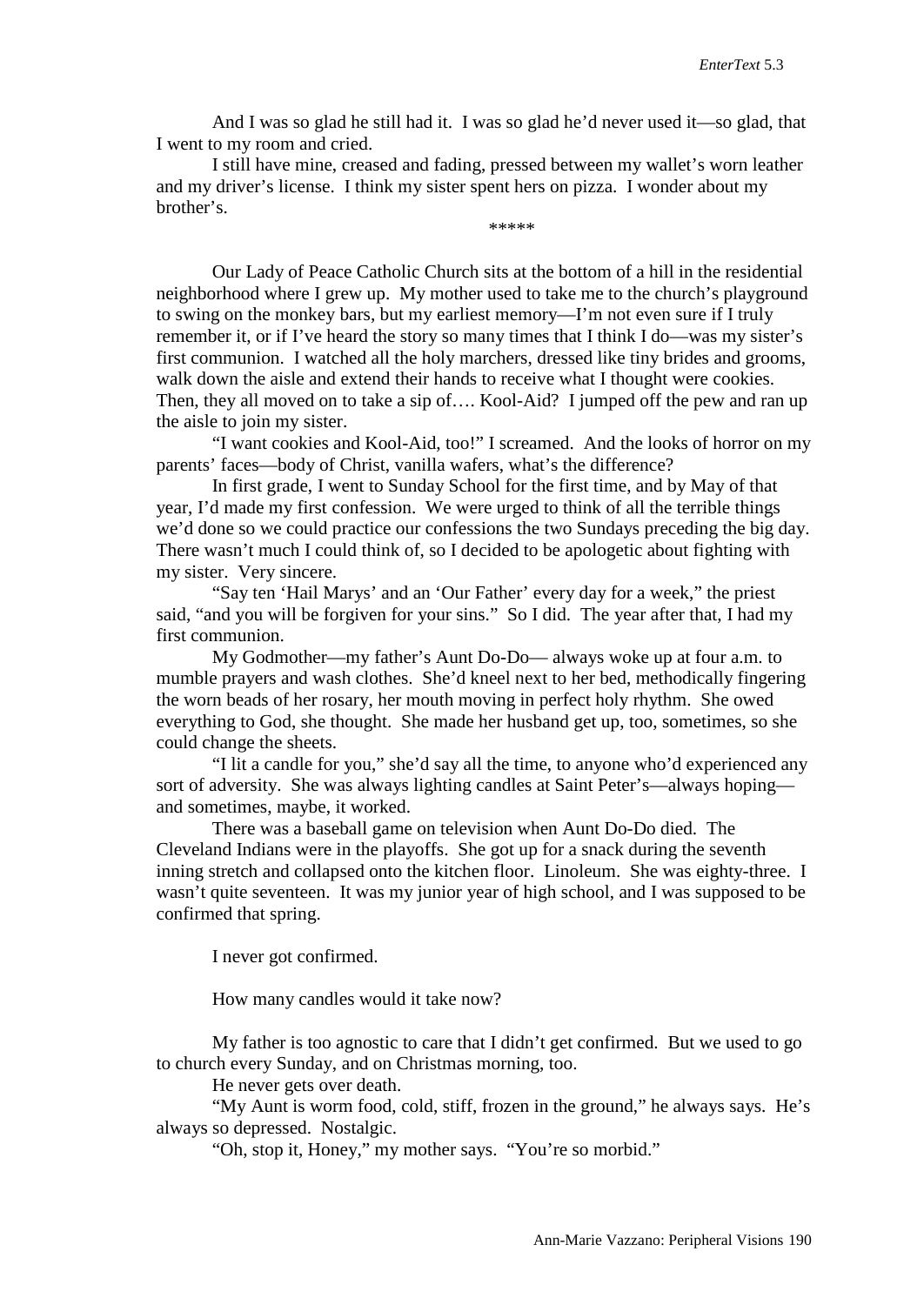"It's true. It's so cold outside, and they're in the ground—my father, my grandparents, my aunt—my mother."

But he knows she can't feel it. She can't feel anything. There's no Utopian afterlife. There's nothing at all. And no one likes to pick out coffins.

At my father's mother's funeral, her six grandchildren were pallbearers. I stood in the middle, white knuckled, gripping the handle on my grandmother's box, trying to convince myself that it was just a big wooden trunk filled with old toys or clothes or newspapers—anything. My sister was on the other side, white knuckled, too, and shivering. My brother stood in front of her. I watched his nose turn red from the cold, or the tears, or both. Our Grandmother weighed virtually nothing—there was nothing left, but god, she was heavy. And February was freezing, and my father—he looked gray and lost. An orphan.

Who can stand the smell of roses now? In February.

\*\*\*\*\*

When I think about Christmas in my old house, it seems warmer than Christmas now—cozier. My sister and I once woke our parents up at two in the morning to open presents. I got a Barbie Ferrari that year, candy-apple red. My brother, half-comatose, put it together for me under the dim glow of colored Christmas bulbs. My sister got a new pair of roller skates. My father, wrapped in his flannel bathrobe, sat in the green armchair, smiling and snapping photographs. He probably hadn't been asleep very long when my sister and I woke him up. He'd probably just finished nibbling on the pecan cups and fudge Kristen and I left on the kitchen table before we'd climbed into bed.

Our father tucked us in on Christmas Eve, always. One by one, he'd pull the covers up to our chins, starting with the sheet. He'd make an "O" with his lips and blow to simulate howling winds outside.

"It's so cold," he'd say. "Aren't you glad you have this nice comfy sheet to shield you from the wind?"

He'd blow again and pull up the next blanket.

"Ahh, isn't that nice? Aren't you warm and cozy now?"

By that time, the sugarplum fairies were pirouetting through our brains.

After opening presents on Christmas morning, we'd pile into the car—the first one I remember was a blue, 1978 Monte Carlo—and drive to my grandmother's house. The hour-and-a-half trip usually seemed short, because I was nestled into my yawning brother's bony arm, asleep. The radio was tuned to the local oldies station, where Christmas classics dominated the airwaves.

Jingle Bell Rock. Blue Christmas. Santa Baby.

When we arrived at my grandmother's house, aunts, uncles, godparents, and cousins greeted us with hugs, kisses, and the infamous Italian cheek pinches. It was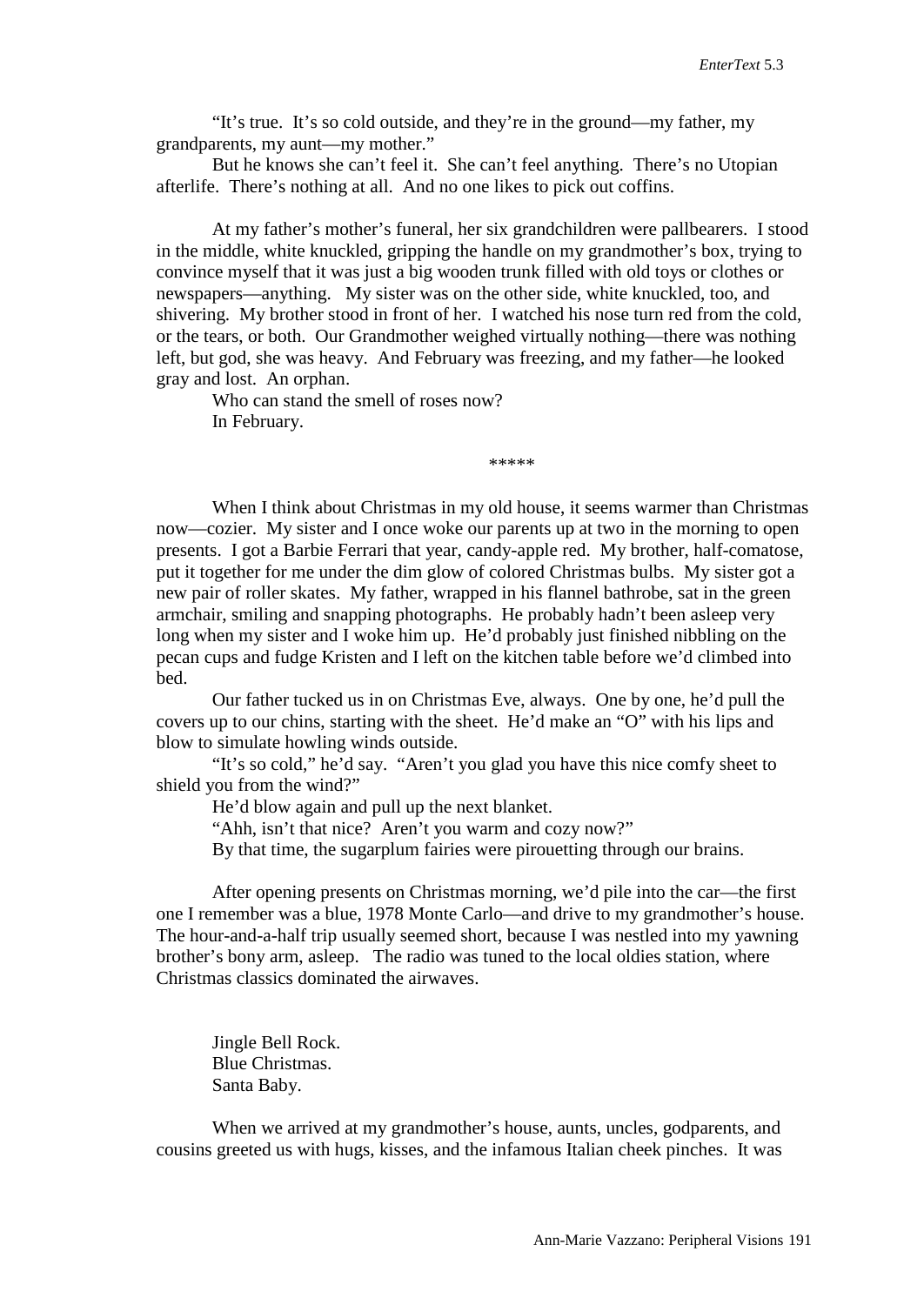always obvious, though, that I was a generation removed, not only because of my blue eyes and blond hair, but because I hated the cheek pinching with all my Americanized heart. My round face, unfortunately, boasted the chubbiest cheeks of all.

Sometimes, in a pusillanimous attempt to avoid the inevitable, I'd hide behind the armchair in the living room, where a few minutes later they'd find me and double their doses of affection.

"There's my adorable little godchild," Aunt Do-Do would say, lovingly lifting me up by the cheeks. She'd pinch, kiss, and hand me an envelope with my name on it, a crisp hundred dollar bill concealed inside.

"Go put this in your mother's purse, cutie-pie," she'd say, and I'd scurry off, my cheeks still rosy from friction.

A few hours later, we'd situate ourselves around the dining room table, munch on Sicilian olives, and await the first course. My apron-clad grandmother, sweating from the heat of the kitchen, would emerge carrying heaped bowls of spaghetti and giant pans of meatballs. Italian sausage and neckbones followed. At one end of the table, Aunt Kay and Uncle John argued about which tasted sweeter—Sprite or Seven-Up. Across from them, Aunt Do-Do reminisced about Gangi, speaking intermittently in her native tongue, Gangitan, an Italian dialect. My father sat and listened, intrigued.

At the other end of the table my grandmother needlessly apologized for her meatballs.

"I'm sorry these meatballs are so dry, kids," she'd say, ignoring the fact that most of us were already enjoying our third or fourth one.

"They're delicious," everyone told her.

She cringed and shook her head. "Too dry."

The next course consisted of various gargantuan pans of roast beef, chicken, and spareribs, each one passing multiple times around the table.

"Save a breast for Eugene," my grandmother said. "Eugene likes breasts."

The rest of us nearly choked on our food laughing, but my grandmother never got the joke.

"Sorry this roast is so tough, kids," she said.

"It seems okay to me, Ma" my father said. "I think you must've gotten the hoof."

"Can somebody pass the peas, please?" "Save room for cannoli!"

\*\*\*\*\*

I remember summer, too.

Sometimes, my father would wake me up on sunny mornings singing: "Lazy bones, sleeping in the sun, how do you expect to get your day's work

done? Sleeping in the sun, sleeping in the sun."

Recently, he sang that song to pull me out of a mid-morning slumber. He hadn't done that for years. I'd been in pain the night before, due to a herniated disc in my back, a common ailment in my father's family, and I think he felt guilty that I'd inherited it. His mother used to sing that song to him, and as he sang, he seemed hopeful—almost as if it could ease the pain—or take us back.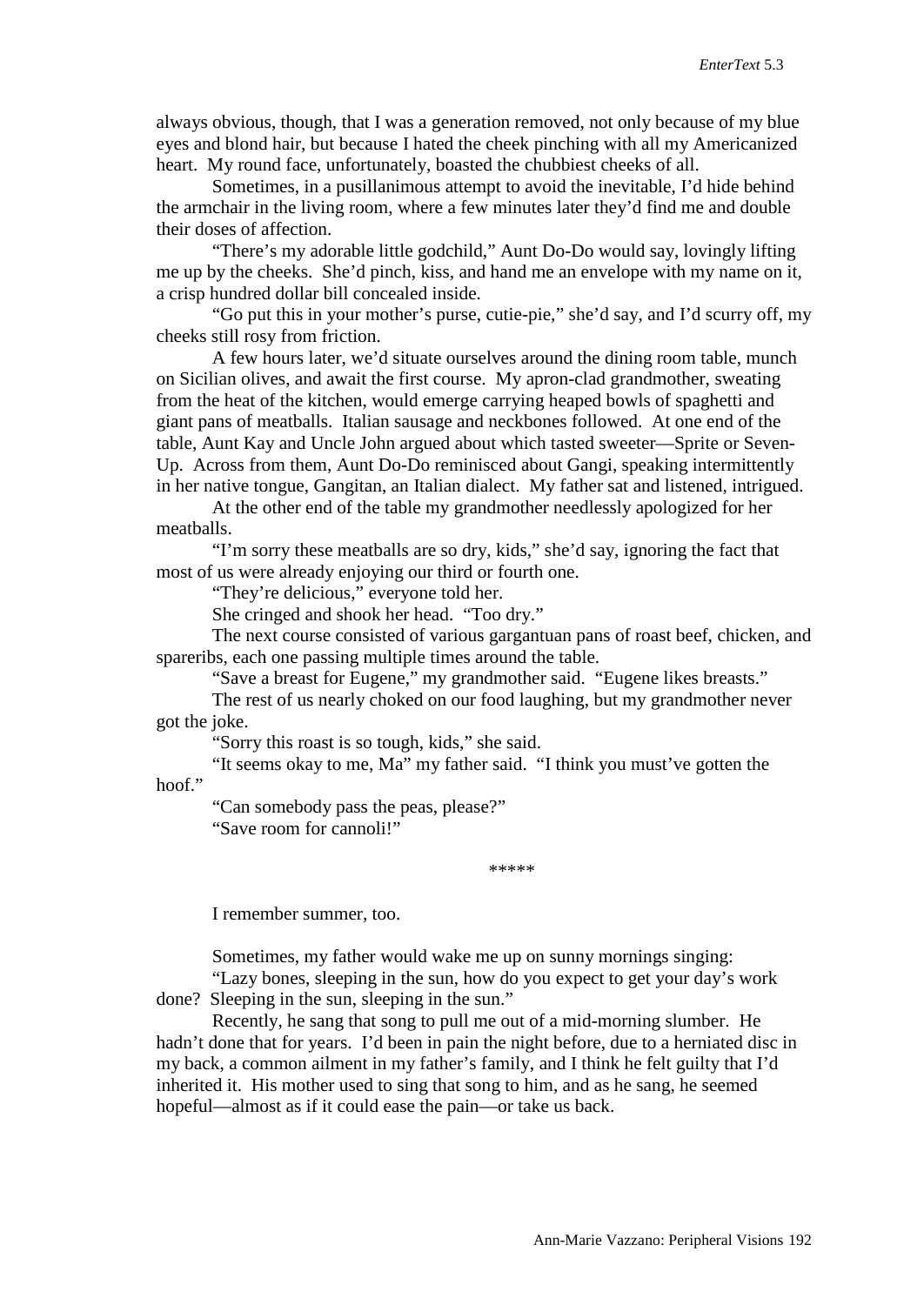Last October, my father returned to Lorain for the first time in over two years. We were invited to his brother's surprise sixtieth birthday party—obligated, sort of, to return to the place where my parents used to live. My father drove, mostly silent, speaking only to complain about the increased Turnpike toll. He'd had eighty-five cents clenched in his hand for ten miles, only to arrive at exit eight's booth owing a dollar ten. Automatic windows. Aunt Do-Do would've loved the Jaguar. Ostentatious. She loved nice things. My father drove it through Calvary Cemetery—a quick detour to visit…. home? Rod Stewart's voice poured through the car's speakers—"Forever Young." I sat in the backseat, staring out the window, feeling awkward and ill, wondering if anyone else was listening to the music.

Eventually, my father turned the volume down, low, so Rod Stewart's words were inaudible. But the song was still playing, whether we could hear it or not. And each digital second flashing on the dashboard teased us with sardonic relevance.

My father pulled up to the curb, and we got out. We stood and stared at the cold gray slabs, thinking that somehow, they represented life—and death— and somehow, standing there, looking at them, meant something. Brown leaves and crabgrass. We didn't speak. But the chiseled gray dates reminded me of the last time I'd thoughtlessly motioned the sign of the cross.

We left the cemetery and turned left onto North Ridge Road.

"I wanna drive down  $19<sup>th</sup>$  Street," my father said.

And we couldn't stop him. We drove past the old house. They'd painted the trim and replaced the windows. The house had needed new windows. He couldn't pull into the driveway. What would they think? But he wanted another look.

We turned around in Hattie Nowicky's driveway, but Hattie didn't live there anymore.

"Hattie's been dead for fifteen years already, Louise. Do you believe it?"

Still, it was Hattie Nowicky's driveway. My mother didn't respond, and we drove past the old house again. They should've painted the garage.

\*\*\*\*\*

"I'm afraid your father and I ruined you kids," my mother said to me one afternoon while we were riding in the car.

"What are you talking about?"

"You and your sister and brother—I'm afraid you'll never get married because you're too picky."

"What's wrong with being picky?"

"Well, you've grown up seeing how your father is. Not many people have a work ethic like his—not many people are like him."

But I'm not a snob.

My father worked two jobs for years, and he always taught summer school. "Huh?"

"I just wish I could have grandchildren someday."

She was right. I won't eat lasagna with meat in it because that's not the way my father's family made it.

\*\*\*\*\*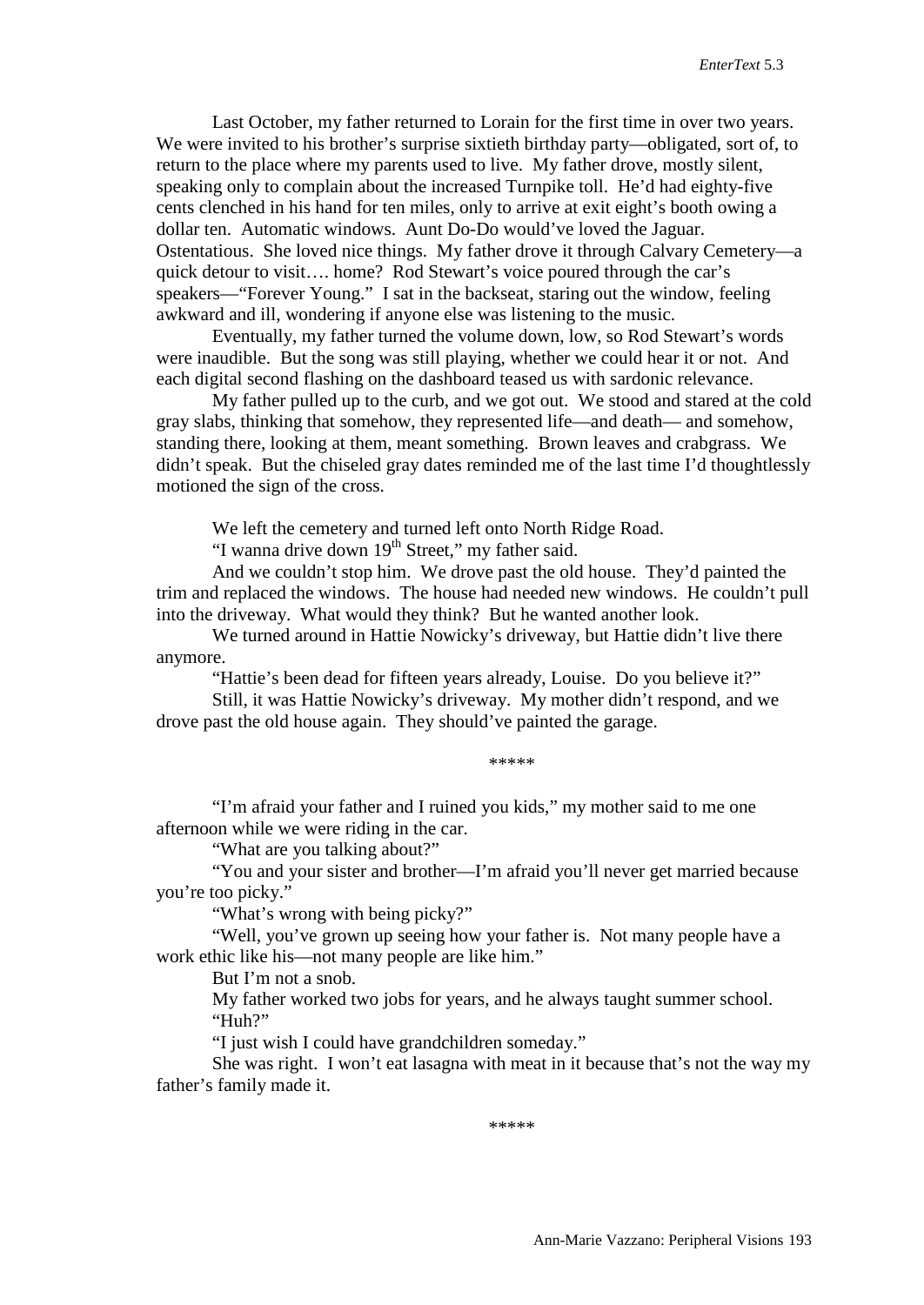My grandmother kept spare change in a plastic butter container in the kitchen drawer by the phone. In the summer, when the ice cream truck drove down  $19<sup>th</sup>$  Street, she'd reach in the drawer, hand me the container, and tell me to get whatever I wanted. She stood, smiling, watching me from the front porch.

"Be careful, honey," she'd say as I descended the driveway.

A pack of Pall Malls every day for fifty years. Filterless. But her voice was sweet.

I decided I'd remember her, but not just as an accumulation of fragmented and sloppily spliced images.

As we pulled out of her driveway one Sunday evening in August, she stood on the walkway in front of the porch, wearing a blue sun dress patterned with red and yellow flowers. She was holding the end of her small dog's leash. Baby—a Benjireminiscent, affectionate mutt that had wandered into my grandmother's yard on a rainy afternoon. Something about my grandmother, standing there, smiling, waving, made her look as if she were twelve years old, and I knew I had to remember her—that precise image, blue sun dress, summer sun, sweet smile, the way her head tilted to the side as she waved.

The piece of candy she had given to me before we left was melting in my sweaty palm.

Sunday.

I tortured myself in May, three months after she died. My mother, sister, and I were in Lorain visiting family. I made my mother drive to the house on  $19<sup>th</sup>$  Street. I wanted to see it again—just once more before they sold it to someone who knew nothing about it—which steps creak, which windows are drafty, which corner of the basement held the wine press where, as a boy, my father watched and listened to and memorized his grandfather.

My mother and sister sat in the living room while I wandered through the house. They didn't want to torture themselves. Or maybe for them, it wasn't torture. If it were, they would've wandered with me.

Upstairs, some of the furniture had already been removed—auctioned off. The framed photographs that rested on dressers were all gone, too, but I saw them anyway. I opened the attic door and examined the stairs. I didn't climb them. I knew my mother's wedding dress was up there, yellowing, and my father's first communion portrait, and the chest that held the letters from my great-great grandmother in Sicily to her family in America who had left the old country with the hopes of creating a prosperous future.

The bed was gone from the little bedroom, but the plastic laundry basket filled with old toys and stuffed animals was still in the corner where it had always been. The white bunny, missing an ear, looked up at me. My brother played with it when he was young. So did I. I picked it up and examined it. Matted white fur. It was old. I wanted to take all the toys out, sit on the floor, and play. But I was eighteen years old, and my mother and sister were downstairs waiting. I put the bunny back and picked up a homemade, double-sided teddy bear, pink on one side, yellow on the other. And it had two faces—happy on the pink side and sad on the other. I stared at it, flipping it back and forth. Pink and yellow tangled fur. Smiling and frowning fabric mouths. I held it. I couldn't put it down, so I didn't. It smelled like her house.

I left the room and went downstairs. My mother and sister sat on the couch, ready to leave. I ignored them and entered the kitchen. The table was gone. How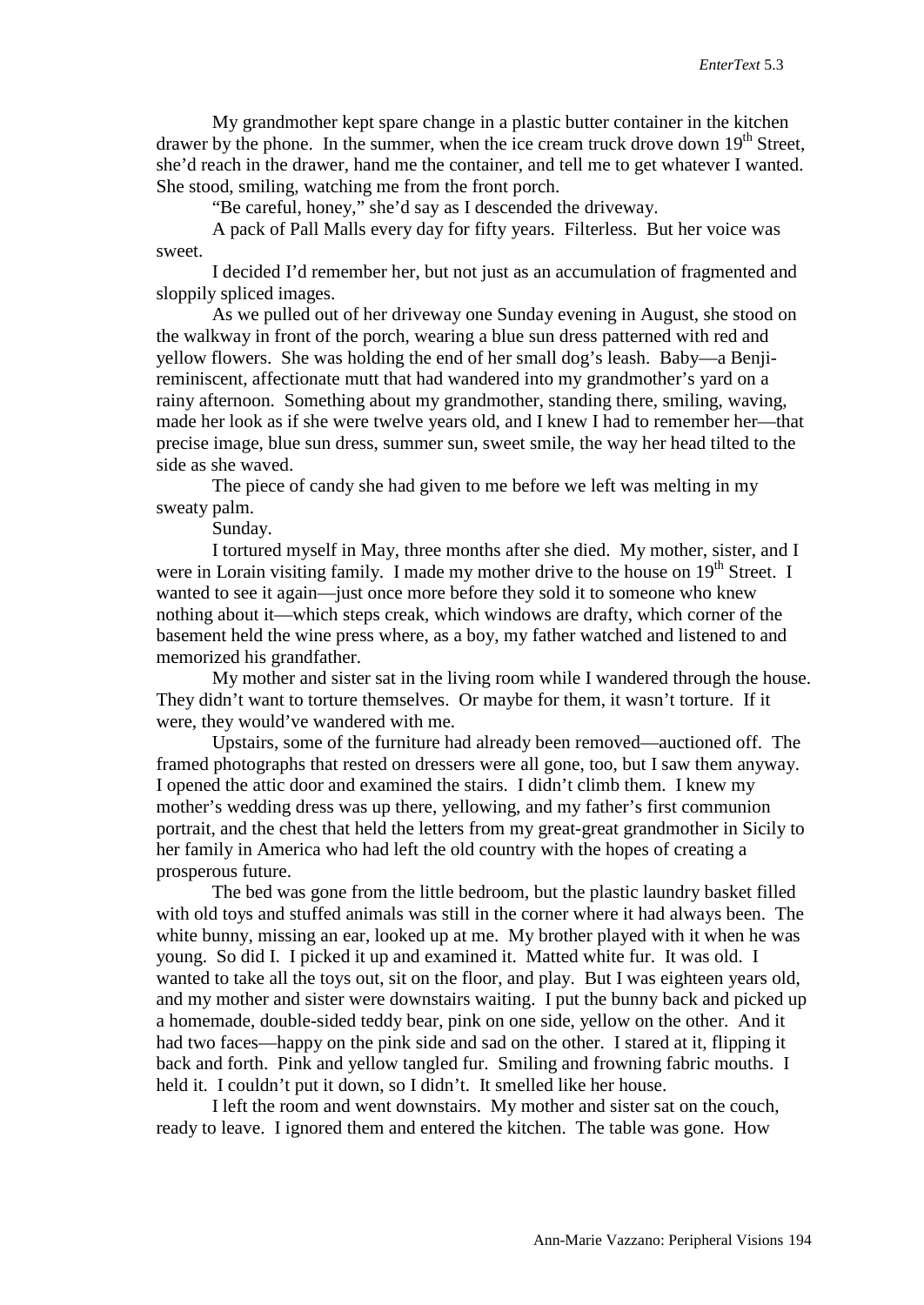many hours did she sit there? Alone with Pall Malls. A widow for thirty-three years. The refrigerator was empty, and I knew we had to leave.

I wanted to go in the basement to get one last look at the coal bin, the fruit cellar, the old stove and dining room table, the ice skates hanging by their laces from a nail in the wall. But I didn't.

We walked out the back door, and my mother locked it.

A month later, my father buried a penny behind the garage.

I wonder if he still has the keys.

In the summer, I never wanted to leave my grandmother's house. On sunny afternoons, I'd take Baby outside and run in circles with her around the garden. When I ran, Baby ran, and when I stopped, she stopped, always perfectly content with my decision, a quality in her that forever amused me. I think she was part Golden Retriever, to which I attribute her loyalty, but her small stature, squarish face, and shaggy fur boasted Terrier.

When we'd worn ourselves out, I'd attach the end of her leash to the clothes line, pluck a juicy Polish tomato from one of my grandmother's hearty vines, and eat it while lounging in the cool grass.

One day, a boy's voice startled me.

"Get out of my yard!" he yelled from the next lawn.

I stared at him, tomato juice dripping down my chin.

"Get out of my yard!" he repeated when I didn't respond.

I looked at Baby, who glared at him. What was the meaning of this unprovoked territorial battle? We weren't even in his yard, yet, as unthreatened as it was, he fervently defended it. Darwin's theory proved. Shouldn't it have been the dogs having this battle, bearing their terrier teeth in territorial defense? His dog, Cheeser, was napping under a crabapple tree.

I, being a staunch avoider of conflict even at that young age, unhooked Baby's leash from the clothesline and led her to my grandmother's driveway. The boy stood, still glaring. He was funny, even though he didn't mean to be. I decided to test his patience, so I marched forward, my feet returning to his claimed grass. That did it.

"Get out of my yard!" he demanded again.

I giggled and stepped back. Still he stood there, the human fortress. Just once more, I thought, so I moved forward again. This time he did, too, clenching his chubby fists at his sides. I stepped back, and growing weary of his animalistic antics, turned and walked toward the front of the house. It was a shame, really, that the potential playmate turned out to be such a colossal bore.

The afternoon sun dimmed and turned the sky a pinkish-orange reminiscent of the Polish tomato I'd devoured earlier. Baby and I fell asleep on the front porch glider.

Later that evening, the whole family, seeking the cool, lake breeze for relief from the house's heat, retreated to the front porch. My father and grandmother reminisced about all the people who used to live on  $19<sup>th</sup>$  Street, back in the days they referred to as "good and old." There was Drunky, for example, who used to pull his car into the alley next to Nole Hodkey's house every Saturday night and pass out there until the next morning. Around nine a.m., his wife would arrive and pound on the car's windows.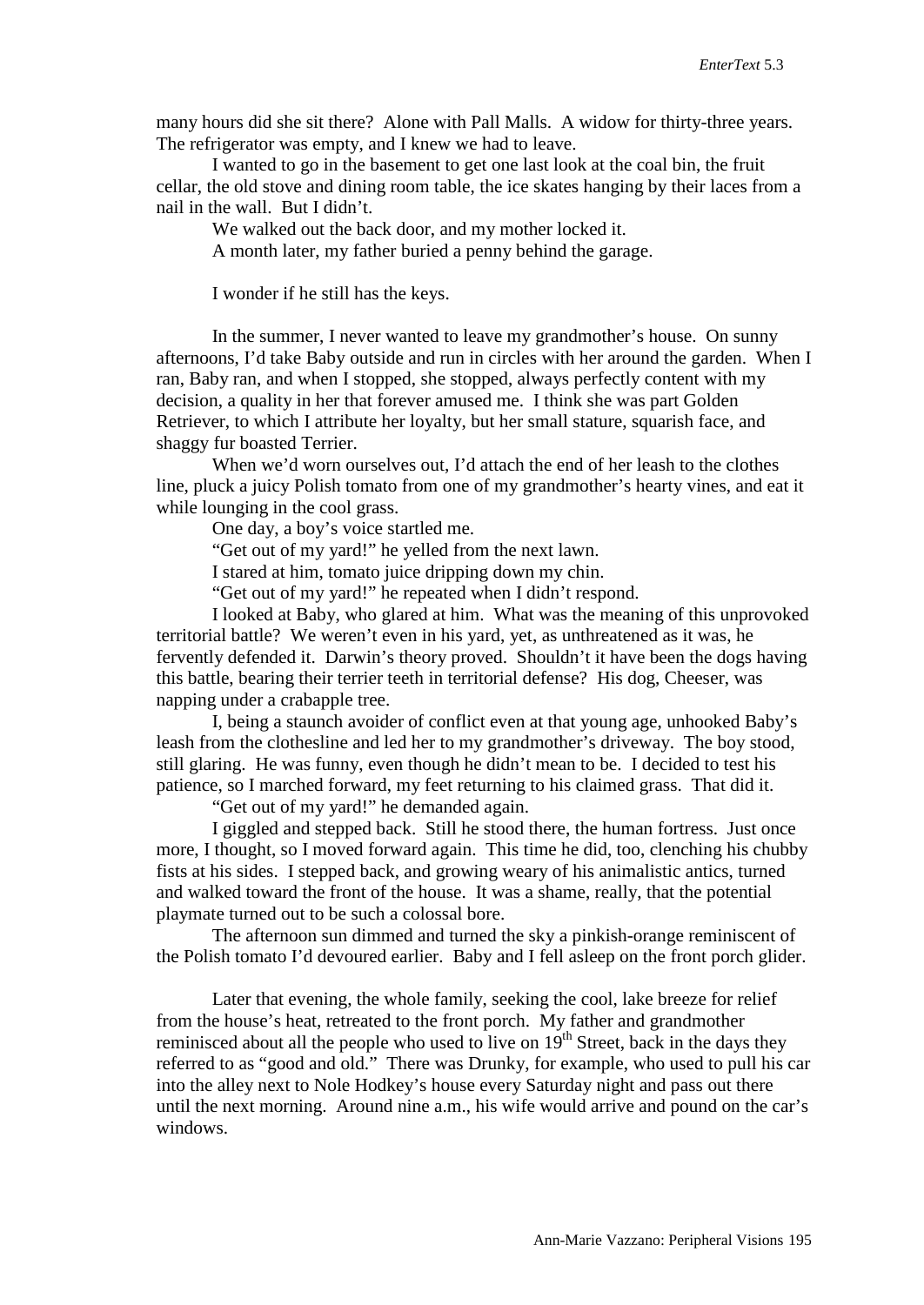"We're late for mass again!" she'd yell. "Come on outta there, you lazy bum!"

Eventually, old Drunky would roll out of the car, the old lady pulling on his arm as he staggered behind her down Washington Avenue. There was still beer on his breath.

And then there was old Florence Rosso who'd lost her mind. Sad. But she used to make a delicious raspberry cheesecake. A real shame about old Florence Rosso. One time, she ran away from the nursing home and sought refuge at my grandmother's house. My grandmother gave her coffee and some cigarettes, but called Tony to come pick her up and take her back to the home. Poor old Florence. She'd lost her mind. She really had.

Eventually the lake's cool breeze lured us inside to our beds, and we slept.

\*\*\*\*\*

Today I was in Lorain again. My grandmother died—the other one. I got to see her the day before she died, but I don't think she saw me. She was teetering between two worlds, asleep in this one, but trying to open her eyes. I wanted to tell her that her hair looked nice, but it didn't.

"Your lungs sound pretty good today, Stella," the doctor told her. She didn't respond.

"I don't know how to make her wake up," my cousin's three-year-old son said, head slightly cocked, shoulders shrugging. It seemed clichéd, and I wished he hadn't said it.

"Jeez, kid," I wanted to say. "I've heard *that* one before."

"I guess she just needs the rest," the doctor said. He left.

The morning after we got the call, my father sat in the armchair reading the paper. He folded the front page down so his eyes peered over the top and focused on me, on the couch.

"There's no longer a generational barrier between your mother and me and the grave," he said.

I thumbed through a magazine. *Good Housekeeping*, I think. "I don't wanna think about it, Dad."

He flipped to section B. "I know," he said. "But there's no substitution for youth, you know?"

We buried her in pale blue to complement her silver hair. She wore blue to her youngest daughter's wedding. I was the flower girl.

I imagined her dancing, smiling, spinning, and twirling between Andy, my mother's father, a young man who was killed in World War II, flag-draped casket, and Joe, my mother's half-sister's father, an old man who died of heart failure when I was five. Her husbands. And I guess I tossed the last rose before they lowered the casket.

"I'll probably never come back to Lorain now," I said to my sister as we wandered toward the blurred line of cars.

 But maybe I would. Maybe the cousins who don't know me, but who, when someone dies, give me obligatory hugs, will invite me to their weddings. And maybe I'll go. After all, we knew the same old woman once. We knew an old woman who loved polka music, had an overweight Chihuahua named Pumpkin, and laughed all the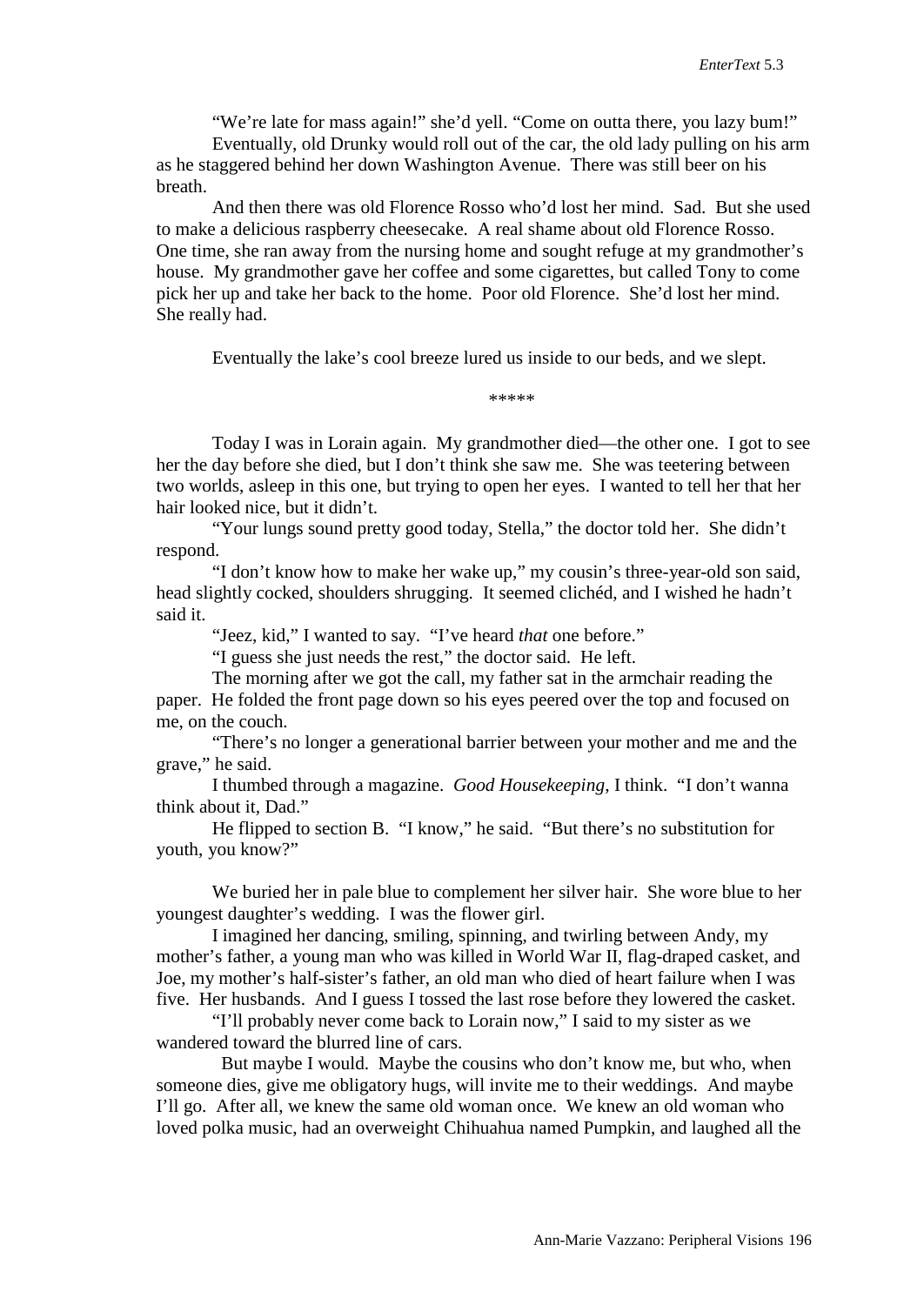time, even with oxygen tubes in her nose. But maybe I wouldn't go, and instead I'd send cash-filled congratulatory cards with hopes that they never get divorced.

Best wishes.

Always.

I drove back to Pennsylvania in black, a run in my nylons. Rain. Later that night, the president decided to drop bombs and launch missiles. But I was asleep, finally.

So much for patriotism.

\*\*\*\*\*

My worried mother begged me to stay away from the anti-war demonstrations, but I didn't. In the midst of a blizzard, I crammed myself into the backseat of a Volkswagen Jetta with three avid members of the campus Green Party and headed to Pittsburgh for a war protest. Fat flakes of snow accumulated and covered the roads; trees wilted under winter's weight.

"I have a lot of experience driving in snow," the VW's driver, Kara, said. "So don't worry."

And I didn't. After all, if I did die, at least it would be for a good cause.

Nearly a thousand marchers lined Forbes Avenue carrying signs that bobbed like buoys on whitecaps.

Snow.

I thought of John Lennon. "You either get tired fighting for peace, or you die," he once said.

We chanted: NO BLOOD FOR OIL NO BLOOD FOR OIL

The following Monday, I walked into the office of the Political Science department where I worked three days a week, to find on my desk a copy of *The New People*, a Pittsburgh-based newspaper dedicated to promoting peace and justice. I picked the paper up and examined the front page, which featured the previous weekend's protest. I glanced at the photograph in the center of the page and realized I was looking back at myself from the prominently displayed picture. There I was. Front page. I had unknowingly become some sort of poster girl for the Pittsburgh antiwar movement. Good karma. When I showed my parents the paper, my mother was delighted, even though she wished I hadn't gone. My father let out an amused chuckle and then ranted about renouncing his citizenship if Bush were reelected. I agreed.

I sometimes lie awake at night worrying about the Presidential election. I'm afraid Bush will be reelected, World War III will commence, and the apocalypse will soon follow. Pessimism, I've decided, fuels insomnia. If only it fueled trendy fourwheel drive sport utility vehicles. Then we wouldn't be in such a mess, a thousand GIs would still be alive, and I'd probably be able to sleep at night. Sometimes I wish I were ninety-seven years old so I wouldn't have to live to see the end.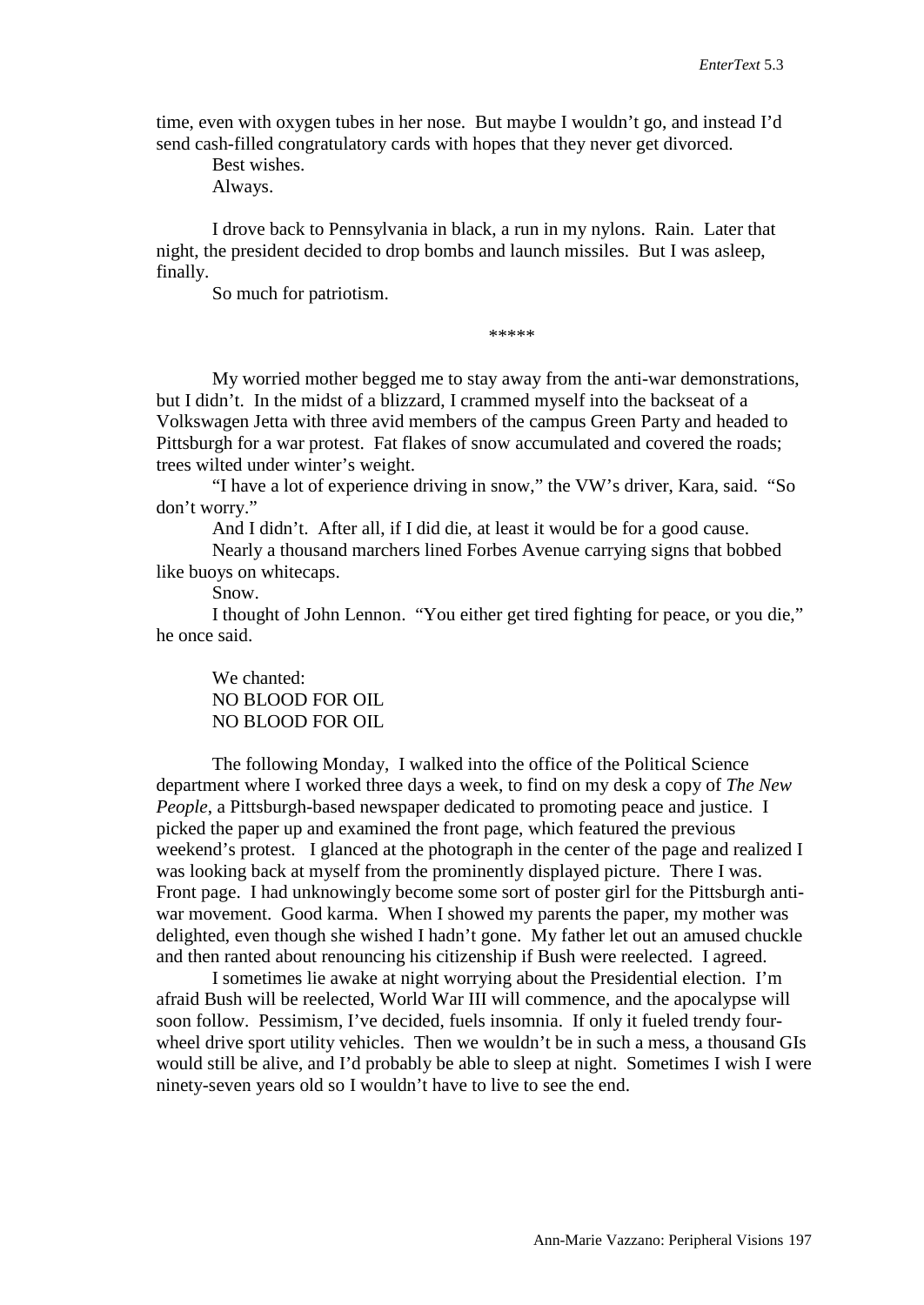

\*\*\*\*\*

I stood next to my father in the driveway, early September, late night, watching Mars. I wanted to pluck it from the sky. In a few weeks I'd leave for London. "It looks so close," I said.

If only I could pluck it, set it in sterling silver and wear it around my neck as a keepsake. I wondered if my shoulders would notice the weight.

He shifted his weight to his left foot.

"In 66,000 years it'll be this close again," he said. Pensive. Calm. "We'll have to come outside and look at it then, too."

Warm bread and spaghetti sauce waited in the house. He was hungry. I followed him inside. We sat in the kitchen, and I watched him dip bread in sauce.

"How many moons does Mars have?" he asked, even though he already knew. He always does that—quizzes me.

"Two?"

"Yes, and what are their names?

"I don't know."

"Should I tell you?"

"Yeah, I'd like to know."

"Deimos and Phobos."

I must've looked puzzled. I didn't know what they meant. He chewed and swallowed.

"Terror and Fear."

On the morning of my departure I woke up, sat up, and thought—mostly about how I wouldn't wake up there again. My father was in the next room emptying trash. I was somewhere. I looked out my window at autumn. I guess the moment you leave, you become patriotic, even if you've always mocked patriotism. If they'd known it would come to this, they might've stayed in Sicily.

\*\*\*\*\*\*\*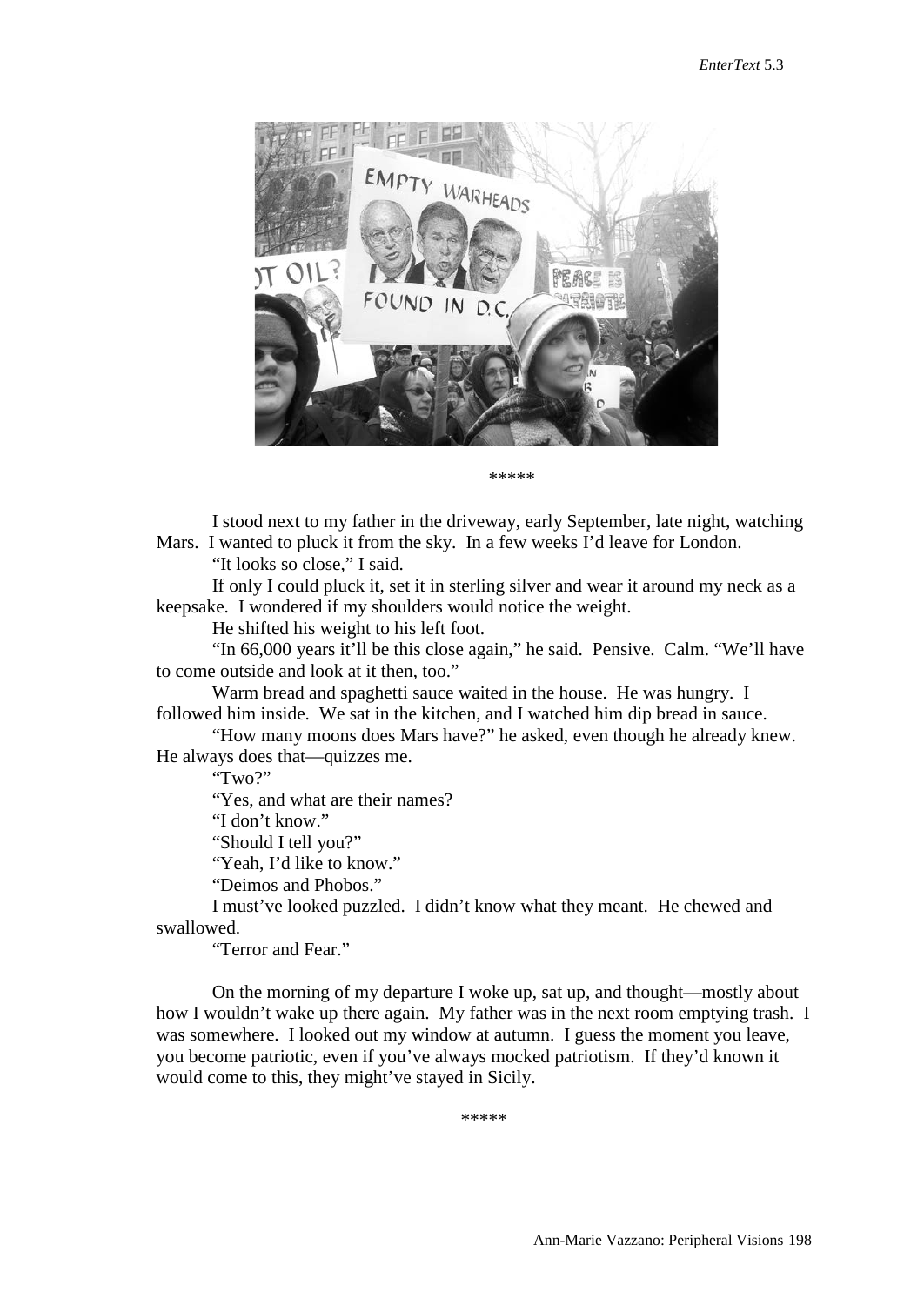I've never seen Albuquerque, but I thought I might like to see London. I'll buy a cactus in London, and maybe a map, I thought. I'll send myself postcards so I know where I've been, and then I'll try to guess where I'm going. Venice. I'd love to see Venice.

"She just needs to get it out of her system," they kept saying. I thought I didn't mind it in my system. I thought I'd take it and Mars and have a hell of a time not knowing much of anything. Wide open windows are hard to come by. I said goodbye to my mother and my father and my everything without much of an explanation. But I knew why I was going, even if no one else did.

I flew.

\*\*\*\*\*

Venice stands with unparalleled grace, rising from the sea as if it were natural, washed up with the tide like seashells.

Old women hang from their windows like laundry. They, too, have always been there. Venezia. Boats are cars. Canals are roads. The old women watch them from their windows for generations.

"Amo Venezia!" they shout as they open their shutters on mornings when the sun's citrus glow glistens like glass on the water. A broad-shouldered, mustached man in a gondola below looks up at the window and follows the old woman's gaze to absorb her view. He has seen few cities, but he knows none compare to his own. His eyes return to the woman in the window.

"È un bel giorno!" he shouts to her as his gondola drifts and disappears beyond the canal's curve. A footbridge stands above him. Generations have walked there, regal bell tower chimes summoning them to mass. I stand motionless on the bridge. It is the closest I have been to my roots.

I imagine Gangi, Sicily eighty-four years ago, my great-great grandmother Blando hanging from her window on a sunny, summer morning, watching her young grandson draw pictures with a pebble on the doorstep. Tomorrow he would be gone sailing across the Atlantic on a ship called *America*.

"Antonio!" she called from the window. "È tempo per il pranzo!" Dinner was ready. She would never call for him again.

The engrossed eight-year-old looked up and squinted, the mediteranean sun burning shadows in the dirt.

"Sto venendo!" he yelled.

Antonio's sister Gaetana and cousin Giuseppa were already seated at the table eyeing the Sicilian olives that preceded their meal of homemade gnocchi and sauce. Giuseppa, an orphan, lost her mother in the flu epidemic of 1914. Her father, a farmer, was murdered by "la mano nera"—the black hand. She was lovingly adopted by her father's brother, but always felt like an outsider, forever indebted. She, too, would board *America* tomorrow alongside Antonio and Gaetana. Her Uncle had already been in America for six years establishing himself in Lorain. He left before the children knew him. To them, he'd always been gone. The ship on which he sailed—*Verona*, no longer existed. A German submarine torpedoed and sank it in 1918. He was settled. They were to follow, and tomorrow was the day. Only the children enjoyed their gnocchi. And only Giuseppa would return, sixty years later, a visitor. Gaetana would all but deny her heritage, willingly changing her name to Katherine and going by